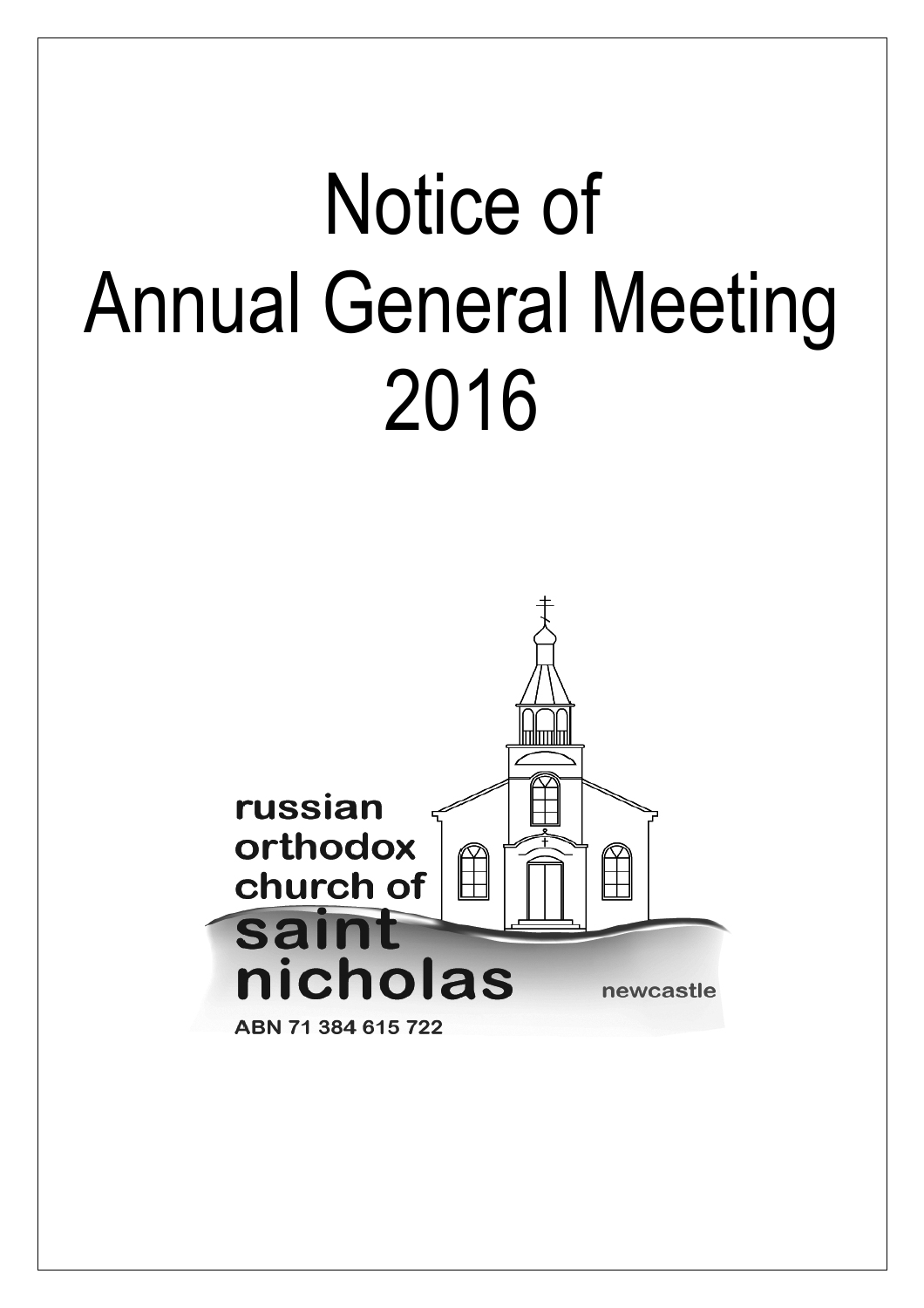# NOTICE OF ANNUAL GENERAL MEETING

Notice is given that the Annual General Meeting of Members of Saint Nicholas Russian Orthodox Church, Wallsend, will be held on Sunday 25 September 2016 at 12:00 pm in the parish hall at 3 Irving Street, Wallsend, NSW.

# AGENDA

## Procedural items

- 1. Prayer, opening remarks
- 2. Election of AGM vice-president and minutes secretary
- 3. Adoption of agenda
- 4. Tabling of previous minutes

# Receipt of parish Annual Report

5. To consider the Annual Report and, if thought fit, to pass the following resolution: "That the 2016 Annual Report of Saint Nicholas Russian Orthodox Church, Wallsend, be accepted".

## **Elections**

- 6. To elect
	- if necessary, up to 6 members of the Parish Council
	- one delegate to the Eighteenth Diocesan Assembly, 17-19 November 2016

## Conclusion

7. Appointment of editing committee for minutes, closing remarks, prayer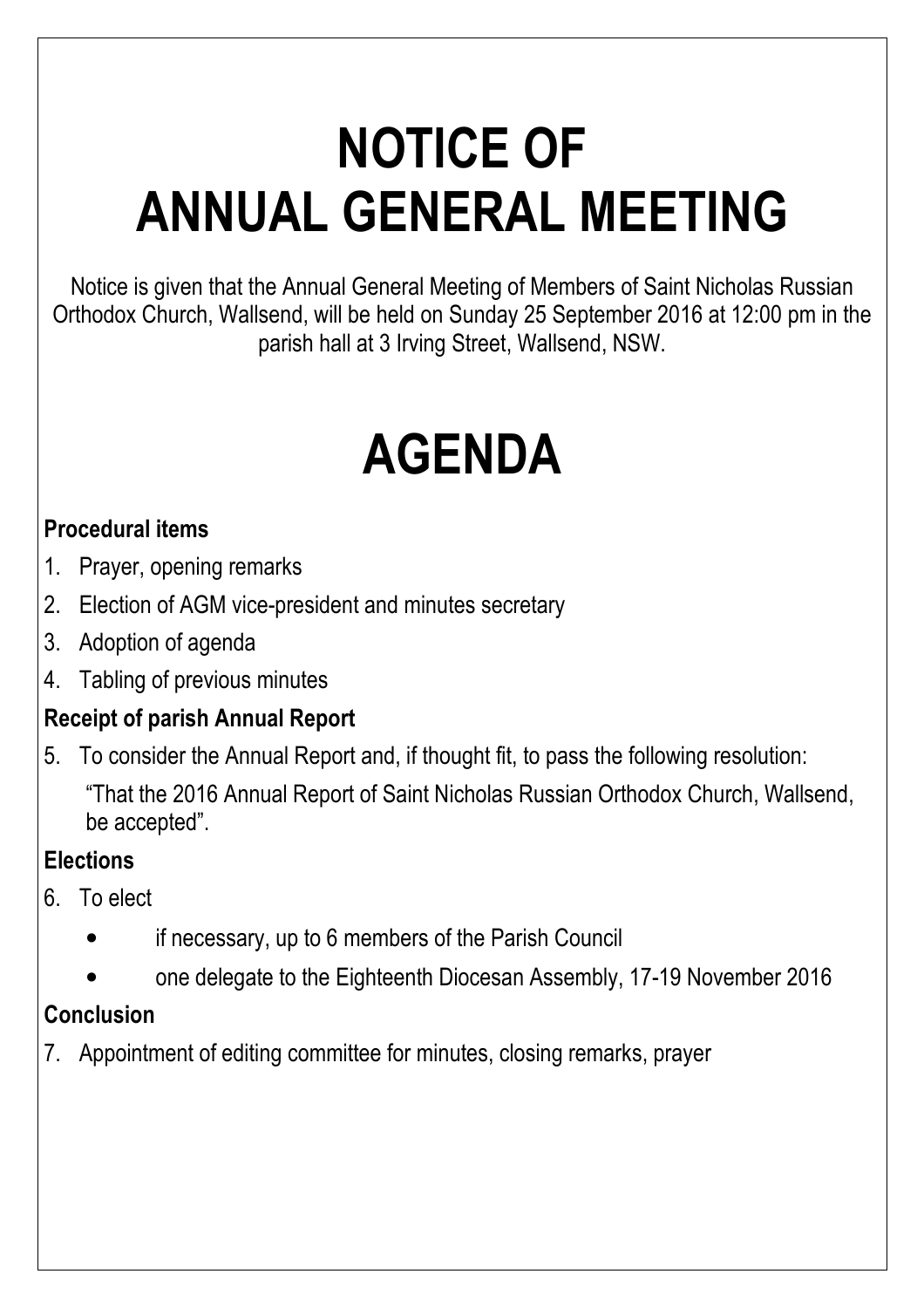# Important Information about our Annual General Meeting

#### Why have an Annual General Meeting?

Every year, parishes of the Russian Orthodox Church outside Russia are obliged by the Normal Parish By-Laws to hold an Annual General Meeting (AGM) of parish members. The purpose of the AGM is to provide parish members with an opportunity to elect office-bearers and to consider reports on parish life and administration. In 2016, our AGM will also elect a delegate to attend the Eighteenth Triennial Diocesan Assembly.

#### When will the 2016 AGM be held?

With Bishop George's blessing, the 2016 AGM of our parish will be held on Sunday 25 September 2016 at 12:00pm in the parish hall at 3 Irving Street, Wallsend.

#### Preparing for the AGM

An AGM is lawfully convened if the meeting is announced in church on three successive Sundays and if parish members receive notice of the meeting and the agenda at least 3 weeks before the meeting.

Announcements will be made on Sunday 28 August, 11 September and 25 September 2016. The meeting agenda is on the facing page.

#### Attendance at the AGM

For decisions at an AGM to be valid, two-thirds of financial members must be present. If less than twothirds of members are present, the meeting must be postponed for an hour, and may then start with whoever is present. So as not to delay proceedings and inconvenience others, it is therefore important that all financial members either attend the meeting or give their apologies in advance.

#### Participation in the AGM

Although all regular worshippers and friends of the parish are welcome to attend, active participation is restricted to those with valid membership of the parish. Membership is valid if the established membership fee has been paid and if the member has confessed and received Holy Communion at least once during the past year.

#### Parish Annual Report

As in previous years, the Parish Council will compile financial and other reports into a parish Annual Report. The Annual Report will be distributed to all 2015 and 2016 financial parish members either by hand, email or post at least one week before the AGM. The Annual Report will also be available on the parish website.

#### Nominations for Parish Council

Up to six regular positions on the Parish Council will be open for election at the AGM. Any valid parish member who has been a member for six months or more can be nominated, or nominate another member, to serve on the Parish Council.

Parish Council members should have the time, skills and energy to devote to their duties, and the Parish Council as a whole should have a diversity of experience and perspective.

The role of the Parish Council encompasses financial management and planning, asset management, compliance with civil law and church statutes and policies, governance, and the adornment of the church.

Parish Council members are also the parish's 'responsible persons' for the purposes of the Australian Charities and Not-for-profits Commission (ACNC) and 'officers' under Work Health and Safety legislation. These are important roles that carry with them responsibilities before the law.

#### What is a Diocesan Assembly?

Diocesan Assemblies are provided for in the Regulations of the Australian-New Zealand Diocese. Held at least every three years, Diocesan Assemblies gather all the clergy of the Diocese together with an equal number of elected lay delegates. Certain Diocesan officials and representatives of Diocesan institutions also attend.

The Diocesan assembly chooses a Diocesan Council and Auditing Committee, hears reports on various aspects of church life, examines financial reports, and considers matters of importance to the Diocese as a whole. For the term of its period of office, the Diocesan Council assists the Ruling Bishop to administer the Diocese.

#### What is the role of parish delegates at a Diocesan Assembly?

The role of parish delegates at a Diocesan Assembly is to prayerfully and attentively participate in the work of the Assembly, together with the parish rector and other parish clergy. In addition, a parish delegate may make himself or herself available to serve on the Diocesan Council or in another official capacity.